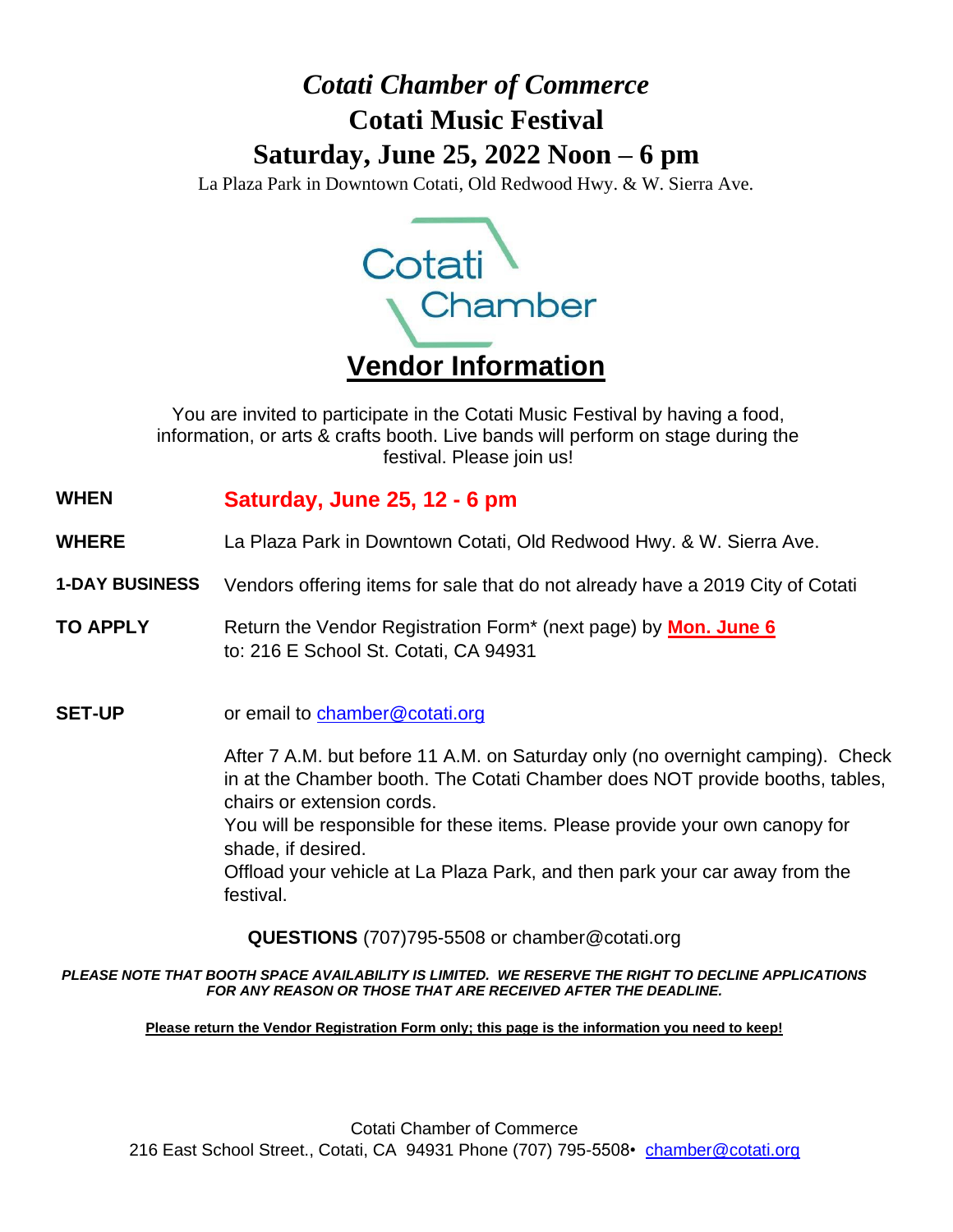

## **Vendor Registration Form 2022**

| Contact Name                                                                            |                                   |                      |
|-----------------------------------------------------------------------------------------|-----------------------------------|----------------------|
|                                                                                         |                                   |                      |
| <b>Business/Nonprofit Name</b>                                                          |                                   |                      |
|                                                                                         |                                   |                      |
|                                                                                         |                                   |                      |
| Check One and Circle Fee:                                                               | 10' x 10' Space                   | 10' x 20'            |
| <b>Cotati Chamber Members</b> with Free Activities or Info Only (no sales)              | <b>FREE</b>                       | Space<br><b>FREE</b> |
| Cotati Chamber Members selling non-food/ beverage items                                 | \$75.00                           | \$95.00              |
| Cotati Chamber Members selling food/ beverage items                                     | \$115.00                          | \$150.00             |
| <b>Cotati Chamber Members Nonprofit with Free</b><br>Activities or Info Only (no sales) | <b>FREE</b>                       | <b>FREE</b>          |
| Nonprofit with Any Sales (including food/beverages **)                                  | \$35                              | \$85                 |
| <b>Retail Vendor</b>                                                                    | \$85                              | \$135                |
| <b>Food Truck or Retail Truck</b>                                                       | <b>Space Size Varies</b><br>\$175 |                      |

Describe activities and all items sold:

\*\*Must follow Sonoma County Health Department regulations. Also, City of Cotati Ordinance No. 515 prohibits the use of polystyrene food packaging in public places, including La Plaza Park.

\_\_\_\_\_\_\_\_\_\_\_\_\_\_\_\_\_\_\_\_\_\_\_\_\_\_\_\_\_\_\_\_\_\_\_\_\_\_\_\_\_\_\_\_\_\_\_\_\_\_\_\_\_\_\_\_\_\_\_\_\_\_\_\_\_\_\_\_\_\_

Will you need an electrical outlet? **Yes No (This is not a guarantee).**

**Vendor responsible for own electrical cords for power. Please Note: Electrical hookups limited to no more than 30 AMPS This will be strictly enforced.**

**TOTAL AMOUNT \$ \_\_\_\_\_\_\_\_\_\_\_\_**